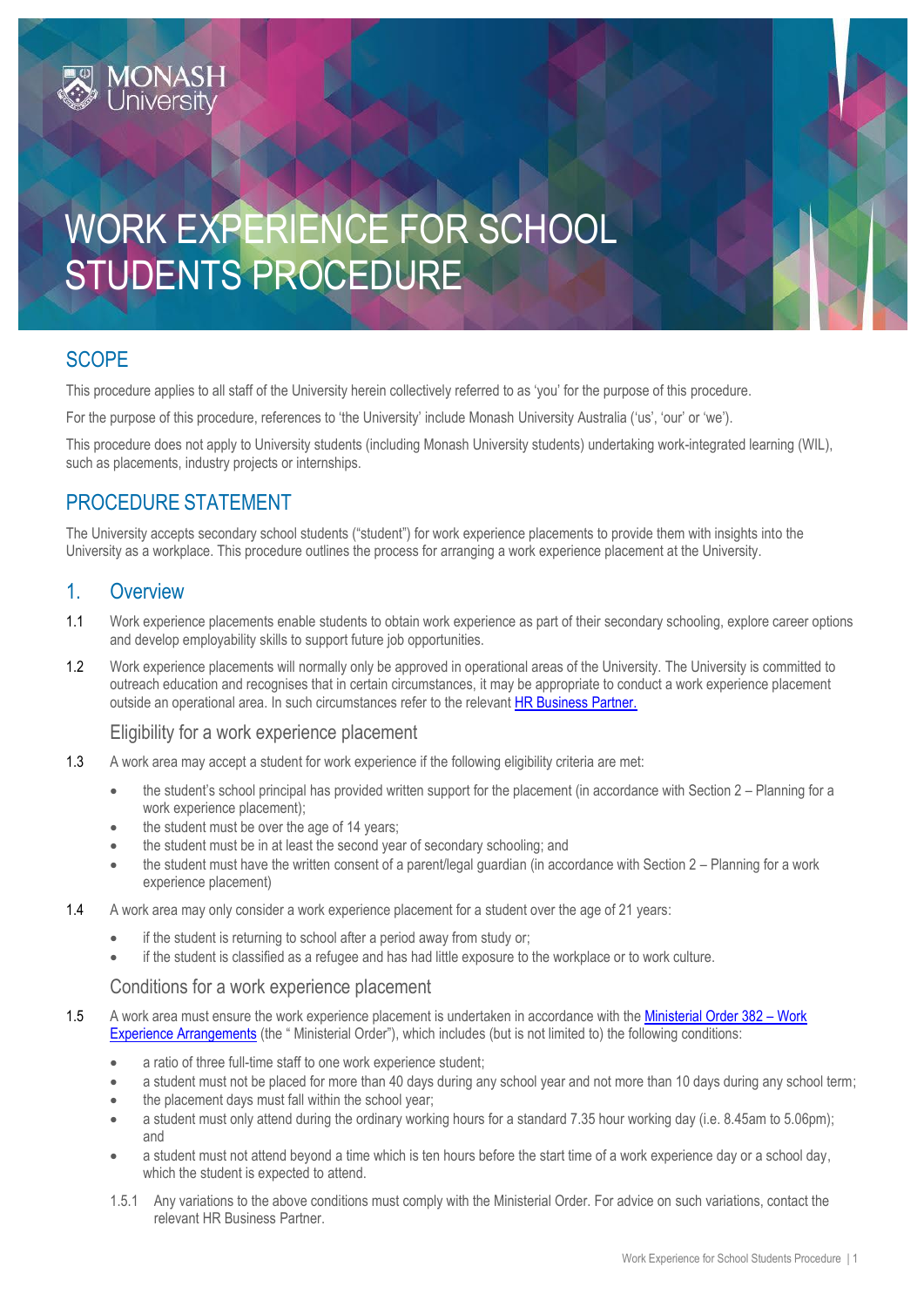# 2. Planning for a workplace experience placement

- 2.1 The work area is responsible for responding to, and managing enquiries from career advisers, teachers, principals, students or parents in relation to work experience.
- 2.2 The work area may nominate an individual staff member to plan and coordinate the work experience arrangement.

#### Complete the relevant forms

- 2.3 Before the start of the work experience placement, a [Work Experience Arrangement Form](http://www.education.vic.gov.au/Documents/school/teachers/teachingresources/careers/work/WEarrangefrmamended.pdf) must be completed and signed by the work area, the student, the student's parent/legal guardian and the school principal.
- 2.4 The completion of the [Work Experience Arrangement Form](http://www.education.vic.gov.au/Documents/school/teachers/teachingresources/careers/work/WEarrangefrmamended.pdf) assures the student's school principal that the work area will comply with the Ministerial Order provisions, including (but not limited to):
	- the health, education and moral and material welfare of the student will not suffer from the proposed arrangement;
	- the student will not be subjected to any form of exploitation, harassment or unlawful discrimination in the course of the proposed work experience; and
	- the proposed work experience is not prohibited employment within the meaning of the [Child Employment Act 2003.](http://www.legislation.vic.gov.au/domino/Web_notes/LDMS/LTObject_Store/LTObjSt1.nsf/d1a8d8a9bed958efca25761600042ef5/10075778ec3864bcca257761001c7284/%24FILE/03-81a012.pdf)
- 2.5 Where the student is under 15 years of age, the following must also be completed and signed by the work area, student's parent/legal guardian and the school principal, before the start of the work experience placement:
	- a [Risk Assessment Form;](http://www.education.vic.gov.au/Documents/school/teachers/teachingresources/careers/work/weriskassessfrm.doc) and
	- a [Child Employment permit.](https://business.vic.gov.au/business-information/staff-and-hr/employing-children/child-employment-an-overview)
- 2.6 Where it is proposed that the student undertake travel or stay in accommodation other than their normal place of residence, a Travel [and Accommodation Form](http://www.education.vic.gov.au/Documents/school/teachers/teachingresources/careers/work/WEtravaccfrmamended.pdf) must be completed, before the start of the work experience placement.
	- 2.6.1 Where the student is under the age of 18 and it is proposed that they stay in accommodation in accordance with 2.6 above, the parent/legal guardian (or an adult listed in the Travel and Accommodation Form) must accompany the student for their stay.
	- 2.6.2 A Victorian student who is a child (under 15 years of age) must not be allowed to undertake work experience interstate.
- 2.7 An OHS Risk Assessment must also be completed in [SARAH](https://www.monash.edu/ohs/sarah) for **all** work experience arrangements, in accordance with the University [OHS Risk Management Procedure.](https://publicpolicydms.monash.edu/Monash/documents/1935636)

#### Student safety

- 2.8 Staff interacting with individuals under the age of 18 years must do so in accordance with the University'[s Child Safe Standards](https://www.monash.edu/__data/assets/pdf_file/0011/948800/CSSF.pdf)  [Framework.](https://www.monash.edu/__data/assets/pdf_file/0011/948800/CSSF.pdf)
- 2.9 If the student is under 15 years of age, all staff who will have direct contact with the student, must hold a valid Working with Children [Check.](https://www.business.vic.gov.au/hiring-and-managing-staff/employing-children/working-with-children-check) Refer to the [Working with Children Checks procedure](https://publicpolicydms.monash.edu/Monash/documents/1935742) for further details.
- 2.10 All students participating in a work experience placement that is undertaken in Victoria or in a reciprocating state are covered under the WorkSafe Insurance Policy held by the Department of Education and Training (State of Victoria).

#### Planning activities and for their commencement

- 2.11 Students should be given tasks which can develop skills and knowledge of the work area. If the school or student requests that the work experience placement consist of specific activities, the work area will determine if the request can be accommodated.
	- 2.11.1 Tasks and activities must not place the student's health and safety at risk.
- 2.12 A plan of the activities to be undertaken in the work experience placement, should be noted in the Work Experience Arrangement [Form](http://www.education.vic.gov.au/Documents/school/teachers/teachingresources/careers/work/WEarrangefrmamended.pdf) or in a separate document, for noting by the principal of the student's school.
- 2.13 The nominated supervisor must also arrange the following as relevant:
	- provision of security access (e.g. building access); and
	- provision of IT access via completion o[f Application for SAP ID form](https://www.google.com/url?q=https://forms.apps.monash.edu/frevvo/web/tn/monash.edu/u/614aac3c-8ab8-4309-9283-375663fa97d8/app/_-olowACQEeixi7BhDBJ2Mg/flowtype/_qCQ7cQCEEeiFS60Q_j-LAQ?_method%3Dpost%26embed%3Dtrue&sa=D&source=editors&ust=1633565924992000&usg=AOvVaw1SuFuK0jQ_a6ANqkyCLNRg) (if relevant).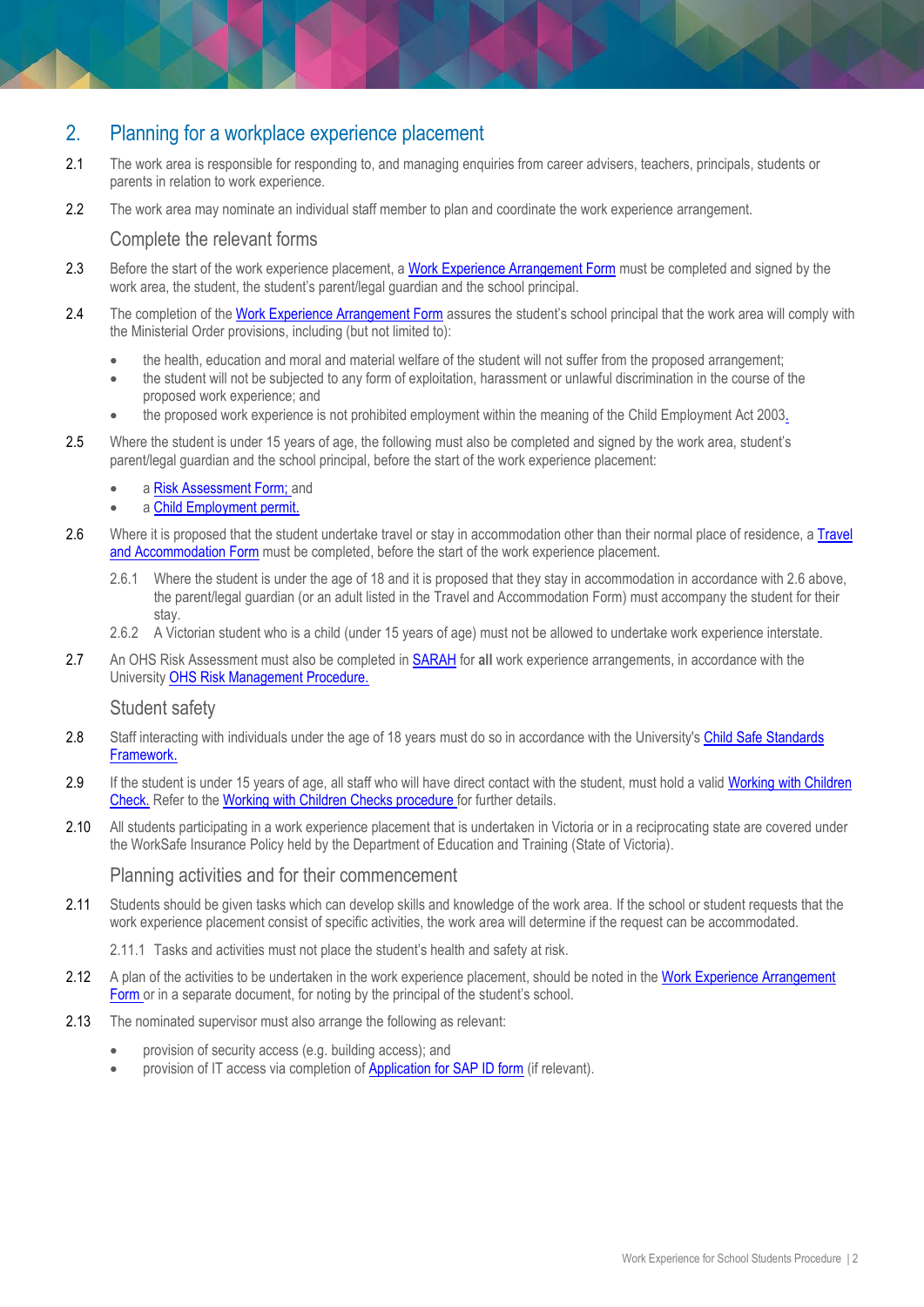### 3. During a work experience placement

- 3.1 The parent/legal guardian or student (where the student is 18 years of age or over) is responsible for the student's transport to and from the workplace.
- 3.2 On the first day of the work experience placement, the nominated supervisor will orientate the student into the work area. This must include:
	- an induction to the work area and any training as required (for example, local [area OHS induction\)](https://www.monash.edu/ohs/induction-training/local-area-induction) with local records retained;
	- completion of any relevant confidentially agreements;
	- a briefing on workplace conduct and compliance expectations, such as privacy and professional behaviour requirements; and
	- information on relevant [University policies and procedures.](https://www.monash.edu/policy-bank/workplace-policy)
- 3.3 If the student engages with any University information technology resources, the nominated supervisor must ensure their usage is in accordance with the University's [Information Technology Acceptable Use procedure.](https://publicpolicydms.monash.edu/Monash/documents/1909280)
- 3.4 The nominated supervisor will provide support and direct supervision to the student and is responsible for ensuring:
	- the welfare and safety of the student; and
	- that the work environment is non-discriminatory and harassment free.
- 3.5 If an injury to, or incident involving, the student, the nominated supervisor must immediately notify the Head of Unit and follow the process outlined in the [Managing OHS Hazards and Incidents Procedure.](https://publicpolicydms.monash.edu/Monash/documents/1935623) The injury or incident must also be reported in **SARAH** in accordance with the [Managing OHS Hazards and Incidents Procedure.](https://publicpolicydms.monash.edu/Monash/documents/1935623)
- 3.6 The school principal (or their representative) will be permitted to access the workplace during the work experience placement. Any visits should be arranged and agreed between the nominated supervisor and the school principal (or their representative).

#### Payment

- 3.7 In accordance with the **Education and Training Reform Act 2006**, the student must receive a minimum of \$5.00 per day as a cash payment, to contribute to their expenses such as daily travel and incidental costs incurred. If a work area wishes to provide the student with an amount more than \$5.00, contact the relevant HR Business Partner.
- 3.8 To pay the student(s), the work area may obtain cash through:
	- a local petty cash float, if the total amount to be paid is less than \$500; or
	- a cash in advance request via [Concur,](https://www.concursolutions.com/portal.asp) if the total amount to be paid is \$500 or more.
- 3.9 The petty cash reimbursement or cash in advance request must include the following details:

| <b>Question Field</b>        | Response                                                                        |
|------------------------------|---------------------------------------------------------------------------------|
| Name                         | <b>Student Work Experience Cash Request</b>                                     |
| Amount                       | The total amount in dollars                                                     |
| Purpose                      | The number of students, duration of the placement and the daily rate to be paid |
| <b>Cash Advance Comments</b> | Relevant cost centre, fund and GL code                                          |
| Travel Start date            | Start date of work experience placement                                         |
| Travel End date              | End date of the work experience placement                                       |
| Requested Disbursement Date  | Date the cash is required.                                                      |

In addition, the work area must complete [a Cash in Advance Acquittal Spreadsheet](https://www.intranet.monash/hr/policies-and-agreements/hr-policy-bank-resources/documents/Work-Experience-Cash-Advance.xlsx) and attach in Concur, when acquitting the cash advance. For further information on this process, refer t[o Organise a cash advance.](https://www.intranet.monash/finance/our-services/concur/cash-advances)

- 3.10 Students aged 18 and over will be required to provide a tax file number, tax will be withheld and a Payment Summary issued. Contact Monash HR for further advice.
- 3.11 If the student is under the age of 18 and receiving \$5.00 a day, the Australian Taxation Office does not require a tax file number or tax return from the student and we do not have to issue a Payment Summary to the student.
- 3.12 The student may donate the payment back to us with the written consent (included in the Work Experience Arrangement Form) from a parent/legal guardian.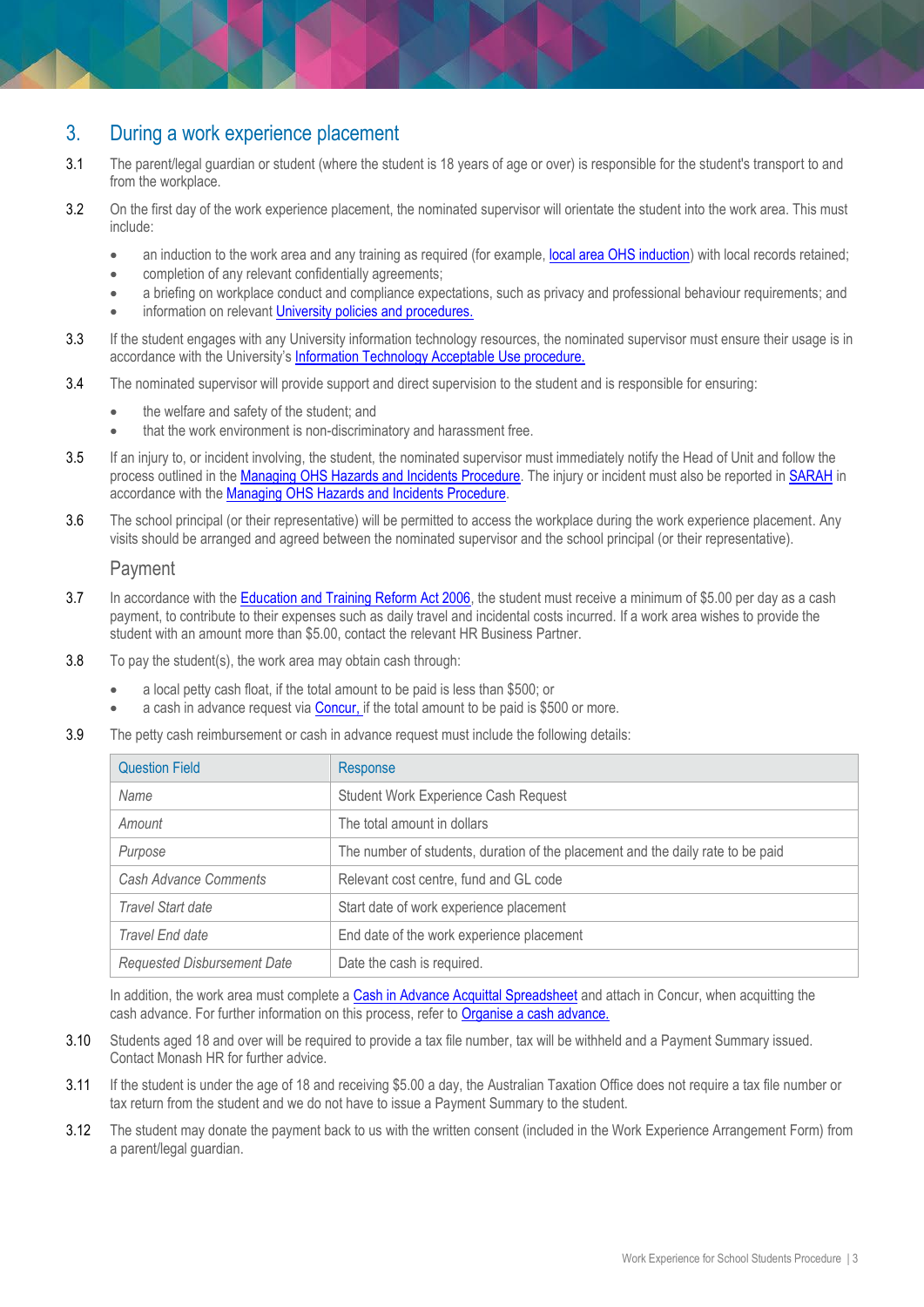# 4. Completion of a work experience placement

- 4.1 The nominated supervisor may assess the student against any required school assessment criteria and communicate the results to the school contact.
- 4.2 At the end of the work experience placement, the nominated supervisor:
	- should debrief with the student on:
		- the key learnings from the work experience;
		- careers related to the work area and general career planning; and
		- any feedback that could be applied to future work opportunities.
	- must ensure any University property is returned by the student; and
	- must cancel any IT or security access provided to the student.

### 5. Breach of procedure

5.1 The University treats any breach of policies or procedures seriously. The University encourages reporting of concerns about noncompliance and manages compliance in accordance with the applicable **Enterprise Agreement**, relevant instrument of appointment and/or applicable contract terms. A failure to comply with policies, procedures and schedules may result in action by the University. Such action may include disciplinary and other action up to and including potential termination of employment for employees and cessation of other engagements for other persons.

### **DEFINITIONS**

| <b>Child</b>                   | For the purposes of this procedure means a person under the age of 15 years of age.                                                                                                                        |
|--------------------------------|------------------------------------------------------------------------------------------------------------------------------------------------------------------------------------------------------------|
| <b>Direct supervision</b>      | Where a supervisor is in sight and sound of the student, at all times while the student is undertaking<br>work related activities as determined under the work experience placement.                       |
| <b>Head of Unit</b>            | Means the head of an academic or organis work unit, for example, Head of School, Head of Department<br>or where applicable, a person acting as their nominee;                                              |
| Nominated supervisor           | For the purposes of this procedure, is a staff member who is responsible for supervising a work<br>experience student.                                                                                     |
| Operational area               | Refers to work functions of the University that employ staff to perform primarily, office-based or<br>administrative work. Examples include, but are not limited to Marketing, Finance or Human Resources. |
| School                         | For the purposes of this procedure, means a registered secondary school in Victoria.                                                                                                                       |
| School year                    | In respect of any school means that portion of the year beginning with the first school day of the year<br>and ending with the last school day of that year.                                               |
| Staff member                   | For the purposes of this procedure is a person employed by the University under the terms of the<br>relevant Enterprise Agreement and who has authorisation for supervision.                               |
| <b>Student</b>                 | For the purposes of this procedure, refers to a person who is enrolled in or attends classes at a<br>secondary school in Victoria.                                                                         |
| Work experience<br>arrangement | A written agreement between the University, a school student, their parent or guardian and the principal<br>of their school, outlining the details of a work experience placement.                         |
| Work experience placement      | A short-term placement of a secondary school student with the University.                                                                                                                                  |